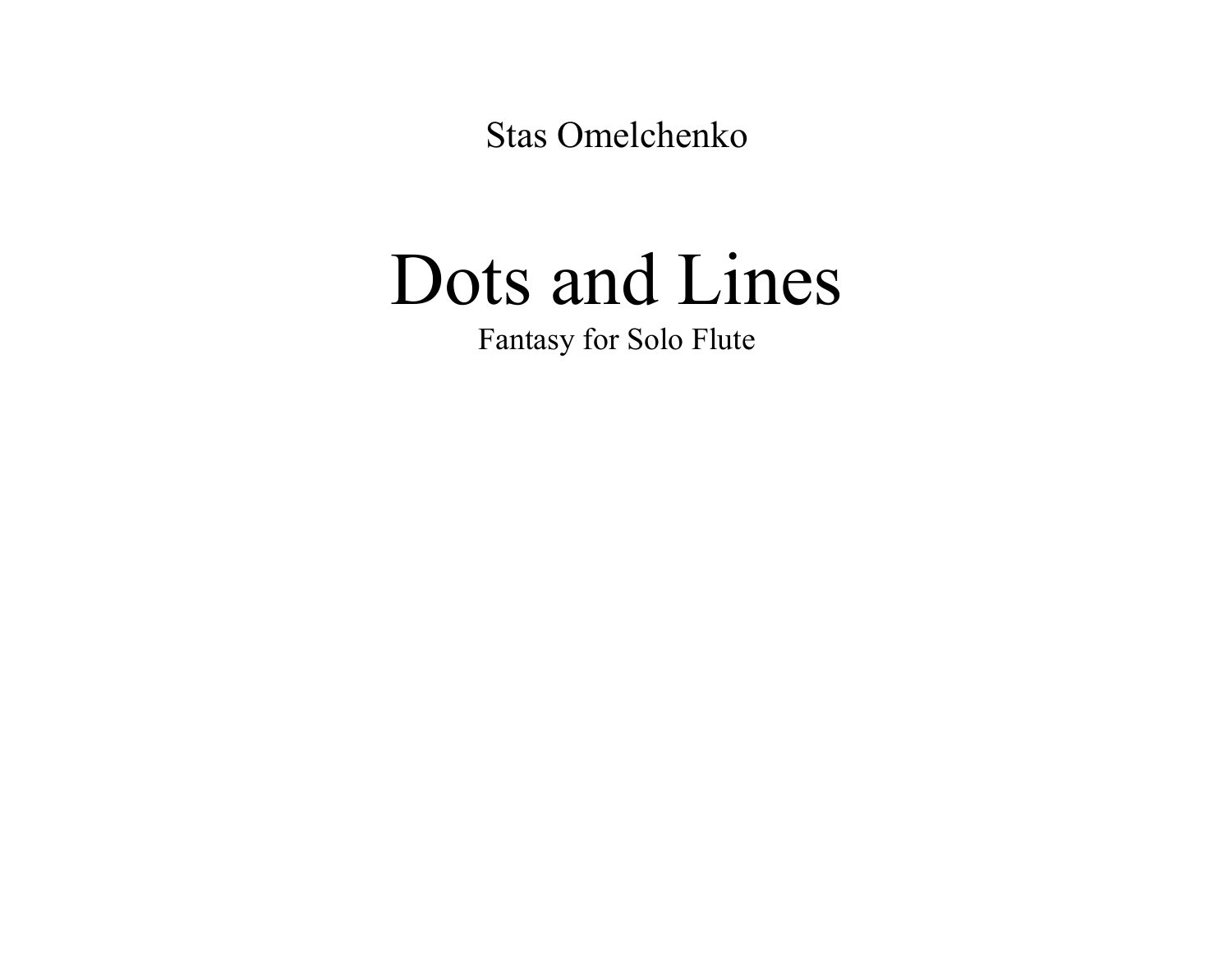## Program Note

*Dots and Lines* explores two aspects of musical time: the horizontal and the vertical. In this piece, the horizontal aspect of time is portrayed via long, melodic lines, while the vertical aspect, via short, gestural fragments. Following the exposition, both types of material are combined a recombined in myriad of ways to create a sense of global transformation and musical continuity. For the most part, the materials are not developed; their combination and interaction is what drives the music. All musical material of the piece generates from a 5-note set stated at the beginning of the piece.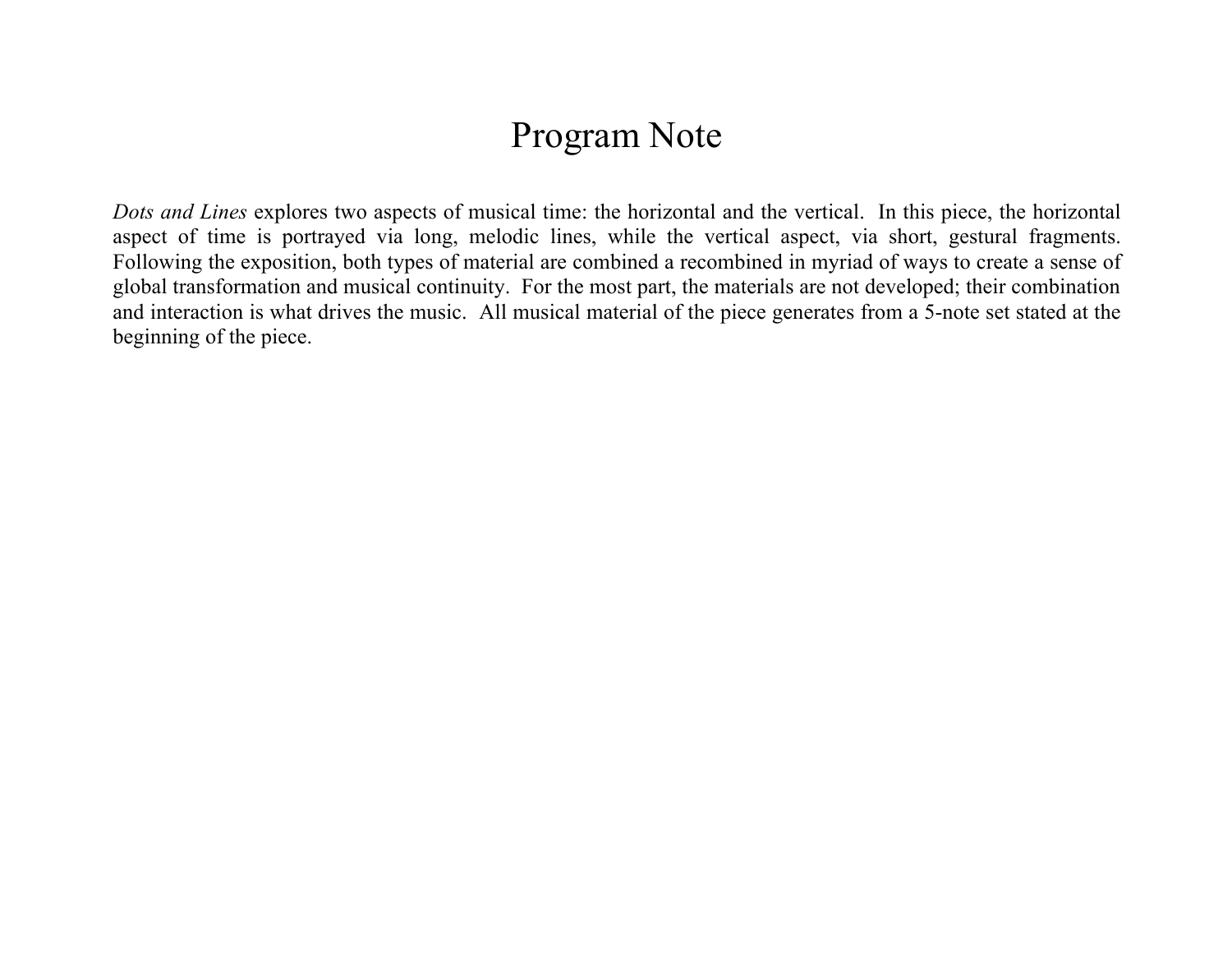*to Rolando Hernandez Gaitan*

## **Dots and Lines**

Fantasy for Solo Flute



Copyright © Stas Omelchenko 2010 All Rights Reserved.

 $\begin{minipage}{.4\linewidth} \begin{tabular}{l} \multicolumn{2}{c}{\textbf{1}} & \multicolumn{2}{c}{\textbf{2}} & \multicolumn{2}{c}{\textbf{3}} & \multicolumn{2}{c}{\textbf{4}} & \multicolumn{2}{c}{\textbf{5}} & \multicolumn{2}{c}{\textbf{6}} & \multicolumn{2}{c}{\textbf{7}} & \multicolumn{2}{c}{\textbf{8}} & \multicolumn{2}{c}{\textbf{9}} & \multicolumn{2}{c}{\textbf{1}} & \multicolumn{2}{c}{\textbf{1}} & \multicolumn{2}{c}{\textbf{1}} & \multicolumn{2}{c$ 

 $\frac{1}{\gamma}$   $\frac{1}{\gamma}$ 

<u>3្</u> 4

5 6

œ j

ح<br>و ادا ا k

—<br>⊱  $\frac{2}{1}$ 

 $\begin{array}{cccccccccc} \square & \square & \square & \square & \square & \square & \cdots & \square \end{array}$ 

*ff sempre*

<u>> 1</u><br>#<del>e 7#e #</del>  $\frac{1}{e}$ .

#

≈<br>≈ ∛ †<br>≈

 $\frac{2}{1}$ 

 $\frac{2}{7}$ 

œ

—<br>⊱  $\frac{2}{1}$ 

 $\frac{2}{1}$ 

<u>2</u>  $\frac{2}{4}$ 

 $\frac{3}{7}$   $\frac{3}{7}$   $\frac{4}{7}$   $\frac{6}{7}$ 

 $\Phi$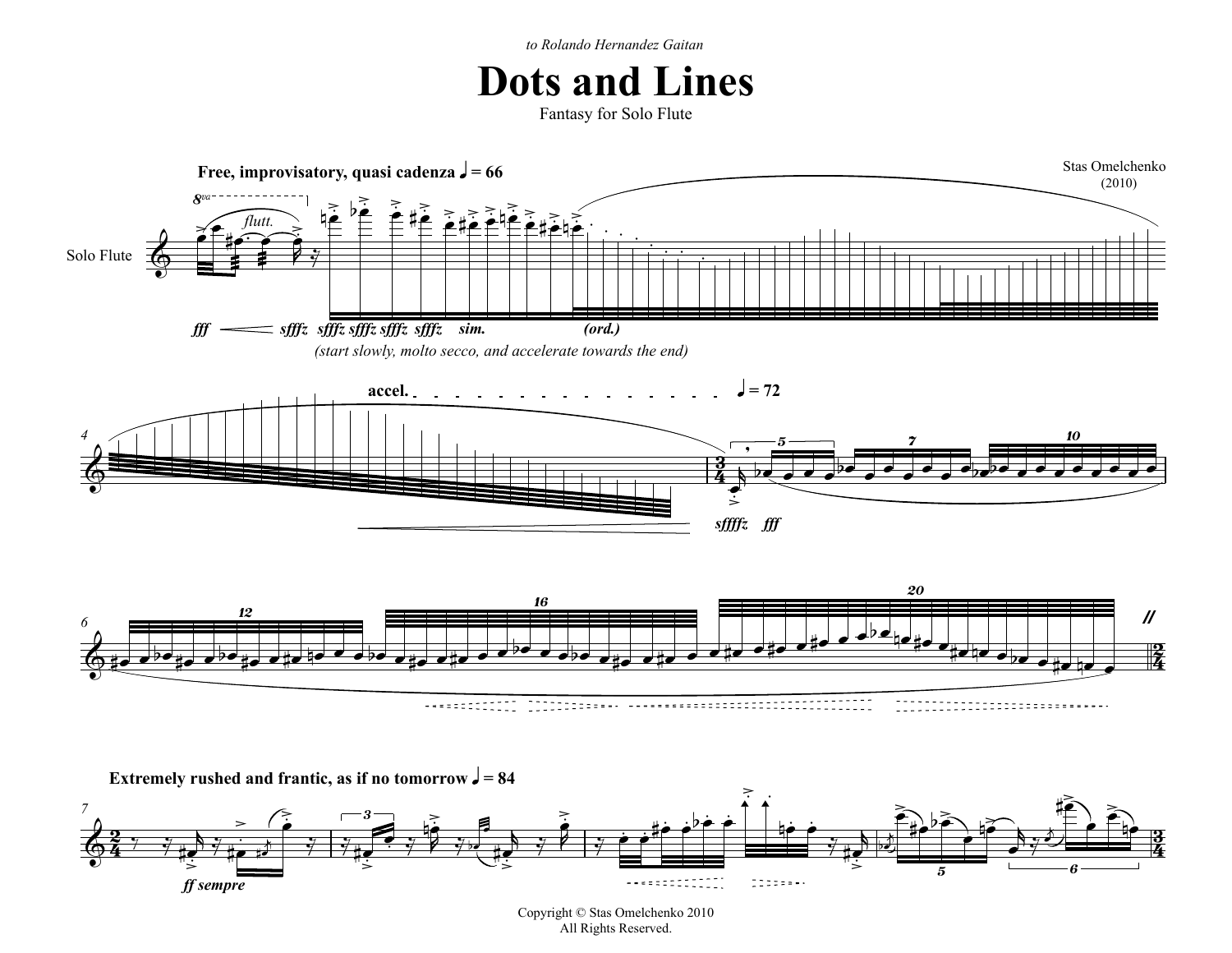